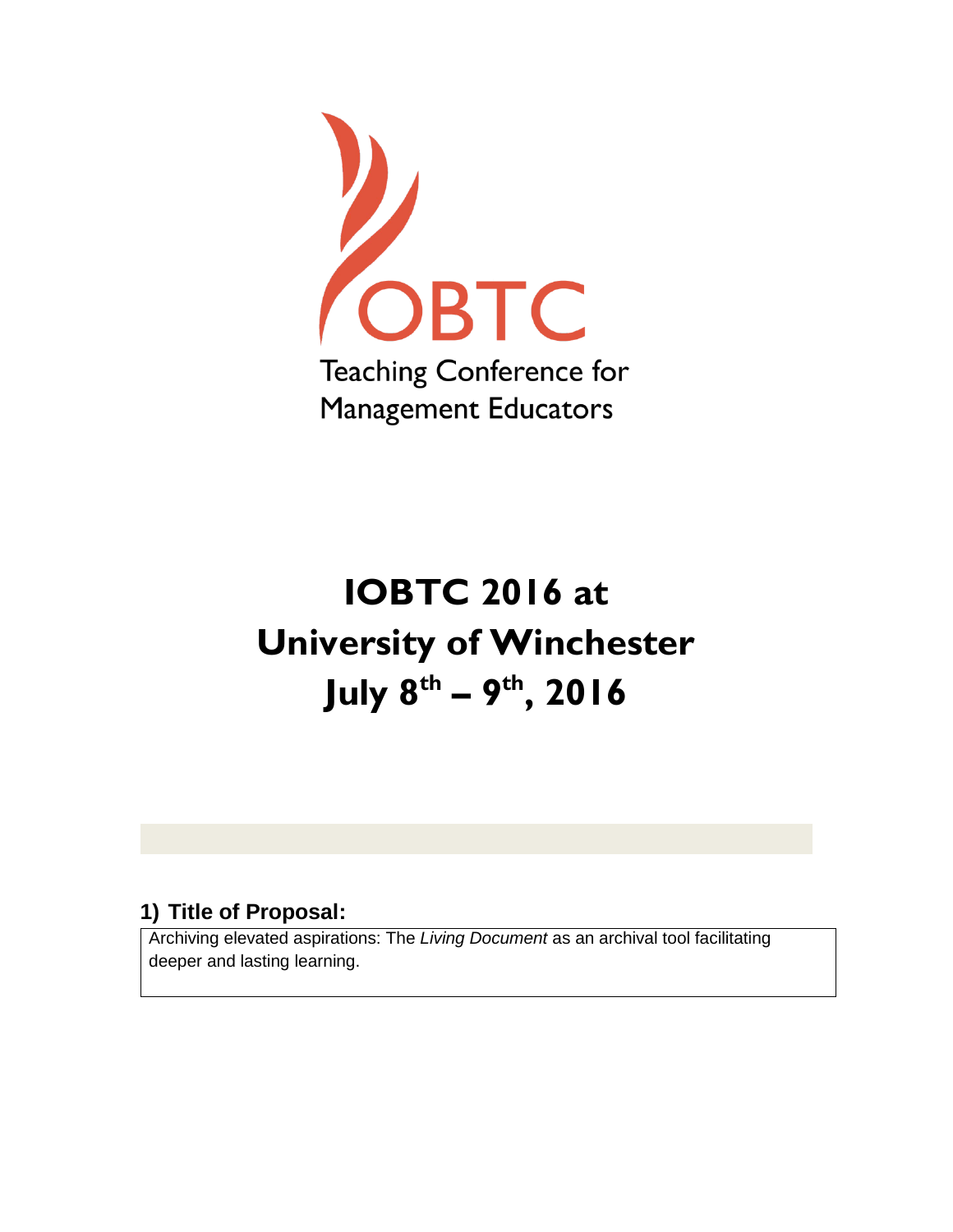## **2) Abstract:**

Every faculty member has at some point or another questioned what it means to say their students have "learned". In addressing this fundamental question I developed a process of personal, integrated and longitudinal learning that focuses on data generated insights with planned interventions for personal development. The archive of this process, pulling it all together is the *Living Document*. This session will focus on the document, its history and usage and ways other faculty members might utilize or adopt it. In this session, the very critical underlying philosophies and decisions we make to infuse and raise aspirations will be explored.

### **3) Keywords:**

*.*

Action and Aspiration Data Generated Insights The *Living Document* 

## **4) Format**

- $x$  Activity or exercise\*
- x General discussion session\*

\*There will be elements of both – if you need one or the other I would say "General discussion session" for a shorter session and "Activity" for a longer session.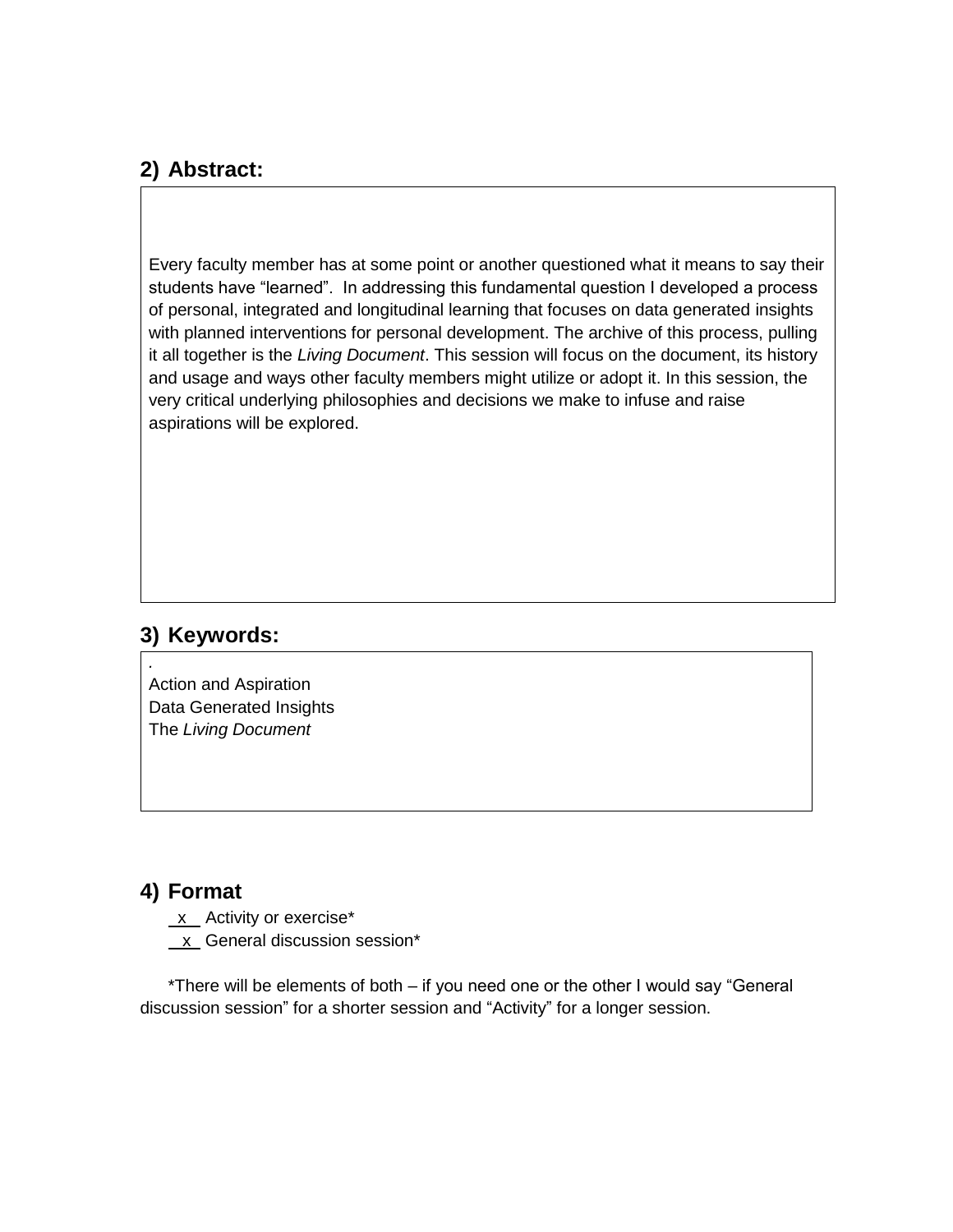## **5) Time Requested:**

- \_\_ 20 Minutes
- $x$  30 Minutes\*
- 60 Minutes

\*As in format I can vary the design to fit the time allotted. It depends on availability of time slots.

## **6) Planning Details:**

No special requirements. Computer/projection (though I will have my laptop with me for backup).

Flip chart if possible but not essential.

## **7) Learning Objectives or Goals for the Session:**

Uncover common and unique concerns around the most fundamental question of retained student learning

Share approaches that have led to increased aspiration and ownership of the learning process among our students

Introduce the *Living Document* as an approach that archives personal development with strong personal outcomes for the student.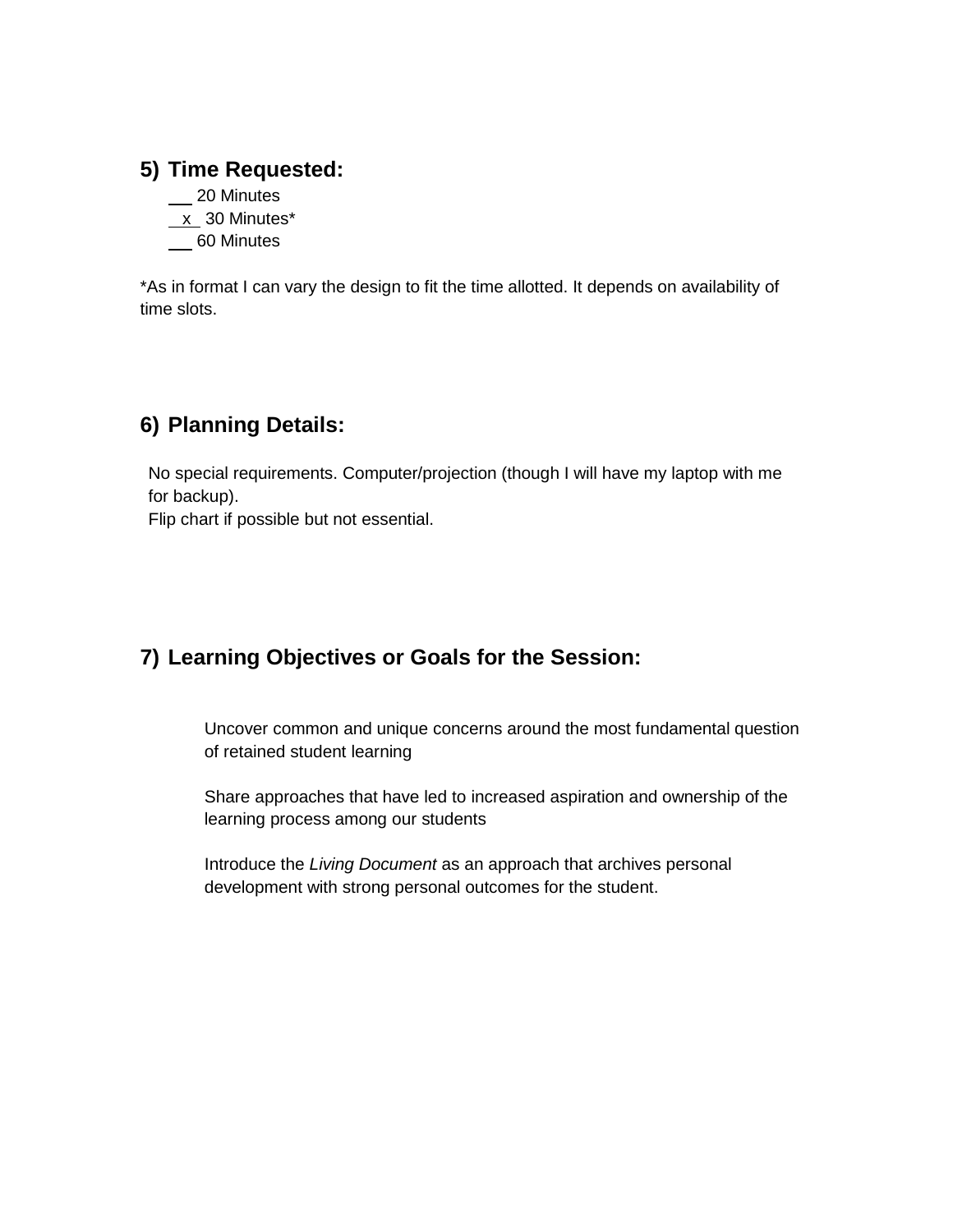## **8) Management or Teaching Topics:**

What faculty member has not asked themselves the fundamental question – at the end of our "course" have students really changed? When they leave to what extent will they think differently and even more importantly will they behave differently? What will they remember or retain 6 months or 6 years after the course ends? In what ways will they manage or lead more effectively? Like my colleagues attending IOBTC I have asked those very questions throughout my career and have had the opportunity to interact with OBTC attendees around similar questions at numerous meetings.

Fifteen (15) years ago I decided to address those questions in a more direct fashion, taking the opportunity to design a process that would risk loosening controls over the learning environment, turning students into the architects of their owned journeys of learning. The theoretical underpinnings have drawn from many academic schools of thought, but certainly include action learning (Revans, 1980; Watkins & Marsick, 1992; Eikeland, 2012), evidence based teaching (Pring and Thomas, 2004), practice-based learning (Strati, 2007), situated cognition (Koole & Veenstra, 2015 ) and adult learning (Knowles et al., 2014). Drawing from these theoretical foundations, the approach is positioned to be *personal, integrated and longitudinal.* It is personal to the learner (not some case character), integrated to real life challenges for action outside the classroom, and longitudinal in that action, feedback and redesign of interventions are expected and central to the learning process. As such, the learning grabs affect and behavior as targeted and critical outcomes beyond cognitive learning approaches so tied to purely lecture and case analytic approaches. It falls in line with the tenets of experiential learning (cf., Kolb, 2014; Kolb and Kolb, 2005) that posits that all learning is re-learning, holistic to and interaction with the real world and an ongoing process including self-direction.

Central to this process of personal development and growth that I have designed is what has come to be known as *The Living Document (LD)*, a vehicle that would become the repository of activities, designed interventions and action and reflections. As I have designed this process, every component feeds into and helps inform other components. Students are expected to complete multiple forms of data generation to infuse data-driven insights. For each of these data generation vehicles there are Interim Deliverables, collected over time. In capturing the real world as a learning venue, students utilize planned Real World Interventions (RWI's) to enact behavioral improvement in areas that they already function. As a practical matter the *Living*  Document was developed for convenience – someplace to store the myriad activities. What became clear very quickly was the fact that the LD could be quite powerful if it was viewed as an overall document, designed to capture the integrated activity and actions and growth of the student. It has been used as this vehicle in time frames from 6 weeks to 2.5 years. It has been used with Executive MBA's, in Executive Education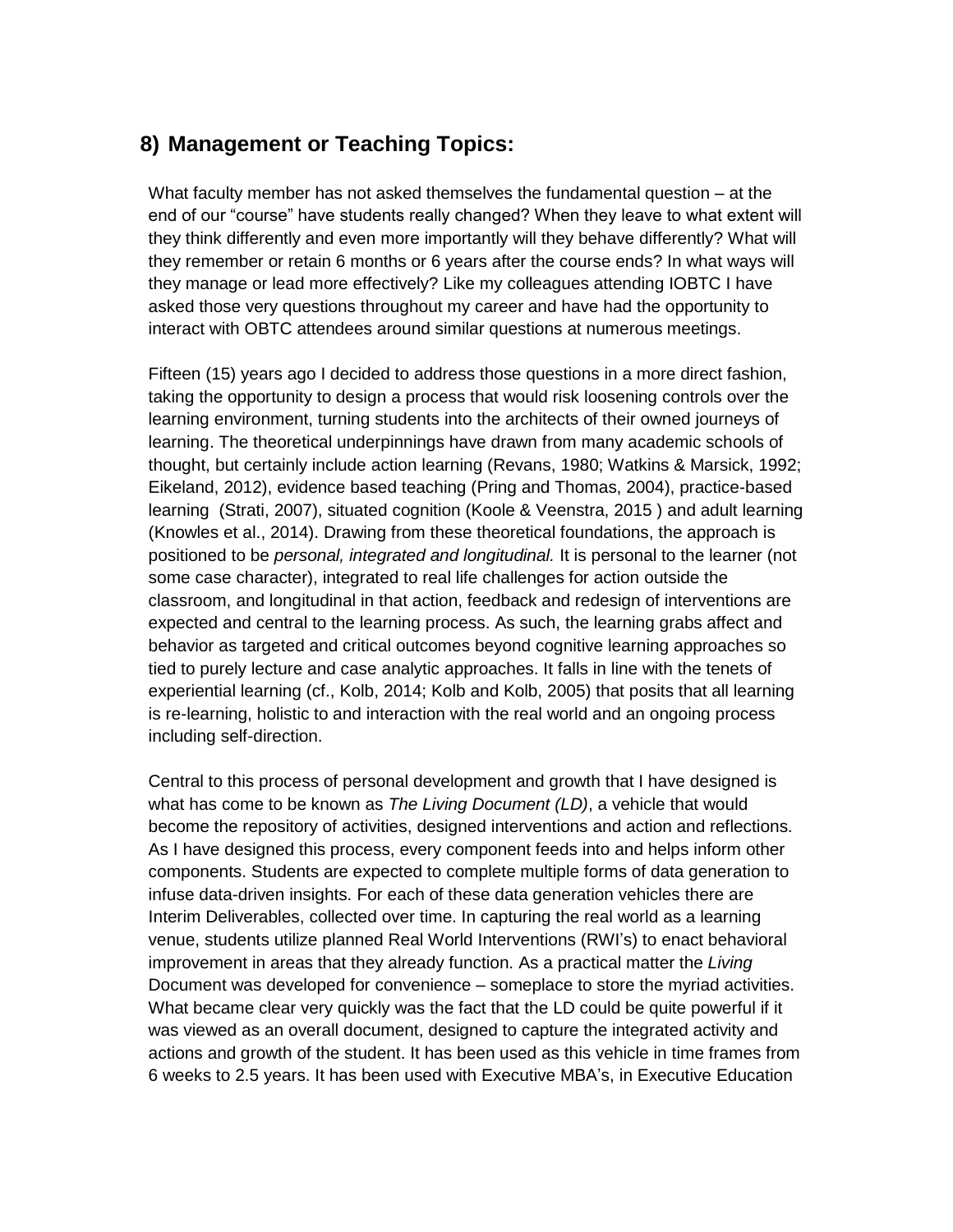and with undergraduates. After 15 + years some 1000 "students" have utilized this approach and the *Living Document* with remarkable positive outcomes.

A condensed and abridged Guide to a Living Document is presented in Section 14 and additional outcome measures will be available and presented at the conference. Length of a document certainly never can be equated with quality but it is interesting to note that I provide a "Guide" for undergraduates (but without length restriction) of what a 15 page LD might look like – the highest modal category of papers turned in exceed 25 pages. In a similar vein, the "Guide" for EMBA students is in the 15-21 page range and the highest modal category of papers exceed 33 pages. In venues exceeding one year of intervention activity the modal length exceeds 60 pages. I do believe this comments on investment and ownership of learning.

## **9) Session Description and Plan:**

I**ntroduction**: an introductory personal statement and goals of the session (1-2 minutes)\*

**Brainstorming** (10-15 minutes) I will use a group based brainstorming approach to a) identify and share concerns about both the level of student aspiration and how our designs might inhibit both aspiration and the extent that real behavior change occurs, and b) identify methods that faculty have used to overcome these drags and barriers to higher aspiration and behavior change.

**Introduction of and Details on Implementing** *The Living Document* (10-15 minutes). This segment will involve providing an overview and Guides and materials related to my use of the *Living Document* and insights around how to implement it. Student feedback on its efficacy to support deeper learning will be provided.

#### **Conclusion** (1-2 minutes)\*

• I am comfortable designing this session in any of the time slots you have identified and might need to fill – some of the design features would be lengthened or shortened depending on that slotting.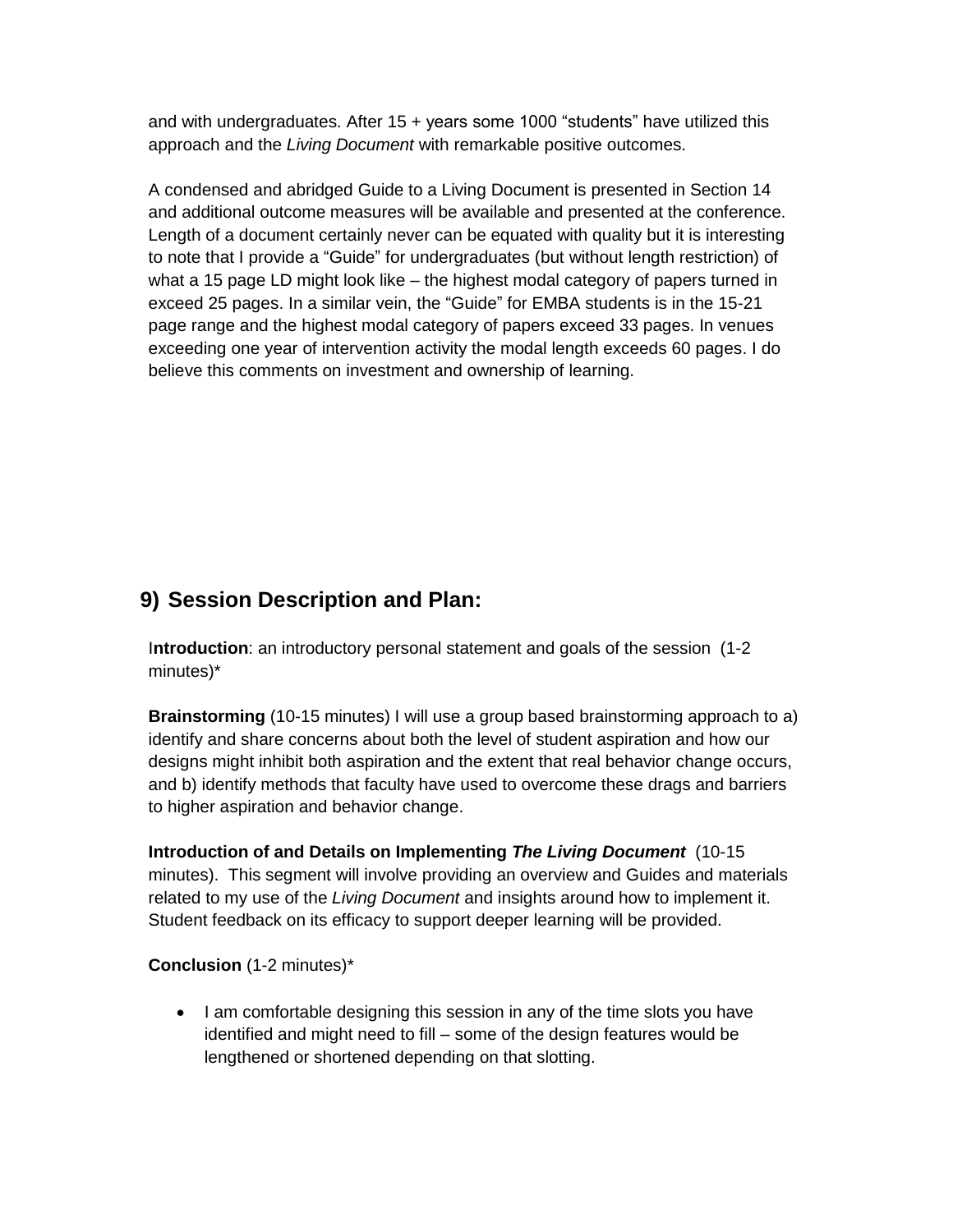#### **10) For Activities and Exercises:**

I will bring multiple guides for data collection and real world interventions and the *Living Document*.

## **11) Implications for Teaching or for Teachers:**

I will provide a vehicle, the *Living Document*, that has been developed and utilized over a long period of time and with multiple audiences, that is embraced and utilized by students with enthusiasm and effectiveness. It is an interesting vehicle because at first it is viewed with a great deal of trepidation (always the case) but by the end of the process is accepted with pride and accomplishment. Faculty who might choose this approach would have access to the Guides that are flexible and adaptable to any action based learning approach. The overall Guides and process are faculty designed – I use an analogy of driving a bus up to the curb that I provide. The actual journey is student designed – they develop the plans, the interventions and the routes they will take.

## **12) Application to Conference Theme:**

In OB we frequently talk of the differences between extrinsically generated motivation to perform versus intrinsically generated motivation. I liken intrinsic motivation to the potential for elevated and vigorously pursued aspirations. The whole focus of the approach I describe and is nested within the *Living Document* is toward higher aspirational learning.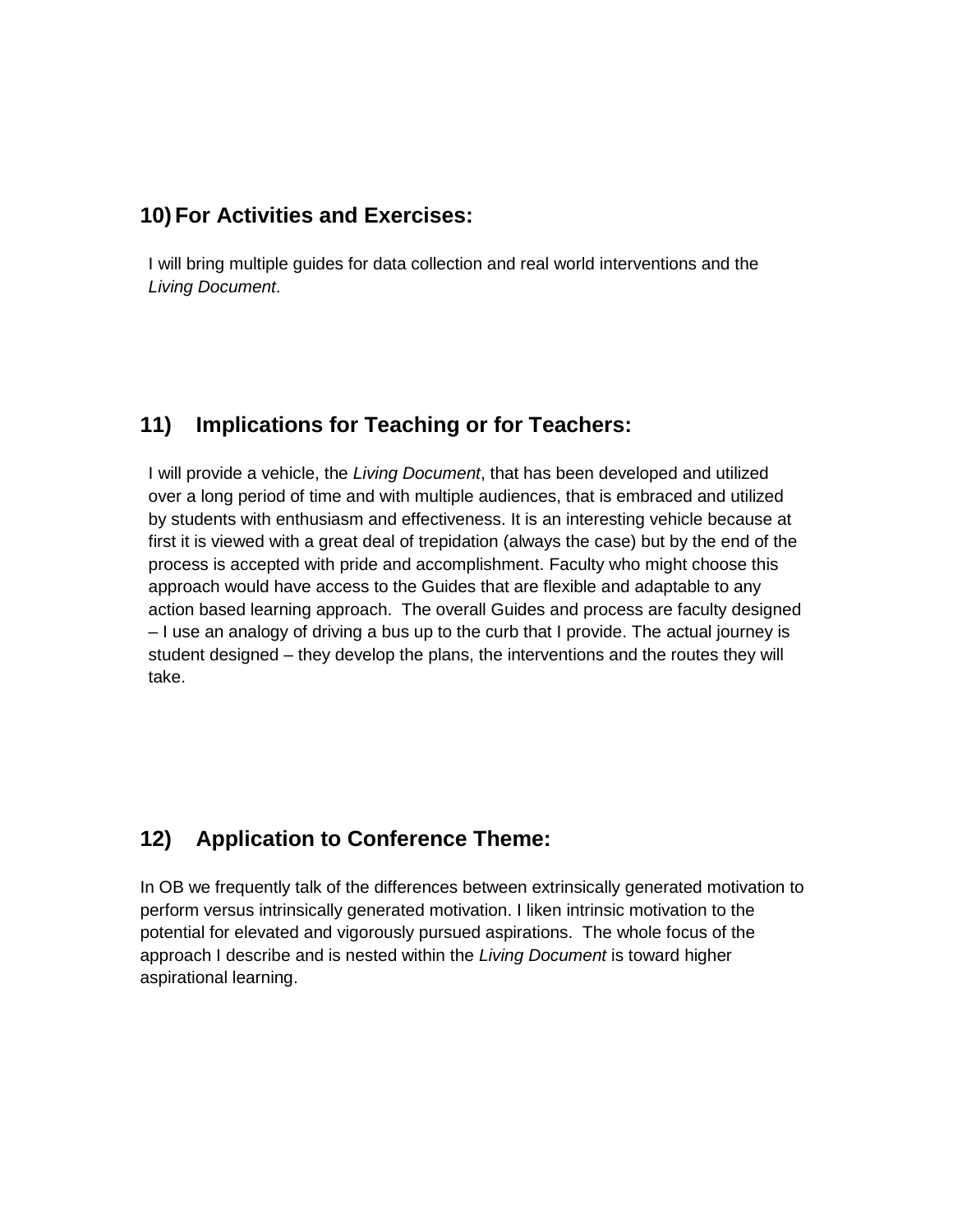## **13) Unique Contribution to IOBTC:**

I have never presented the *Living Document* elsewhere and it is wholly consistent with the theme of IOBTC,

## **14) References and/or Additional Materials:**

Eikeland, O. (2012). Action research: applied research, intervention research, collaborative research, practitioner research, or praxis research? *International Journal of Action Research* 8(1), 9-44.

Knowles, Malcolm S., Elwood F. Holton III, and Richard A. Swanson. (2014) *The adult learner: The definitive classic in adult education and human resource development*. Routledge, 2014.

Kolb, D. A. (2014). *Experiential learning: Experience as the source of learning and development*. Pearson Education.

Kolb, A. Y. & Kolb, D.A. (2005) Learning styles and learning spaces: Enhancing experiential learning in higher education. *Academy of Management Learning and Education* 4(2), 193-212.

Koole, S. L., & Veenstra, L. (2015). Does Emotion Regulation Occur Only Inside People's Heads? Toward a Situated Cognition Analysis of Emotion-Regulatory Dynamics. *Psychological Inquiry*, *26*(1), 61-68.

Pring, R., & Thomas, G. (2004). *Evidence-based practice in education*. McGraw-Hill Education (UK).

Revans, R. W. (1980). *Action learning: New techniques for management*. Blond and Briggs Ltd..

Strati, A. (2007). Sensible knowledge and practice-based learning. *Management Learning*, *38*(1), 61-77.

Watkins, K. E., & Marsick, V. J. (1992). Towards a theory of informal and incidental learning in organizations∗. *International journal of lifelong education*, *11*(4), 287-300.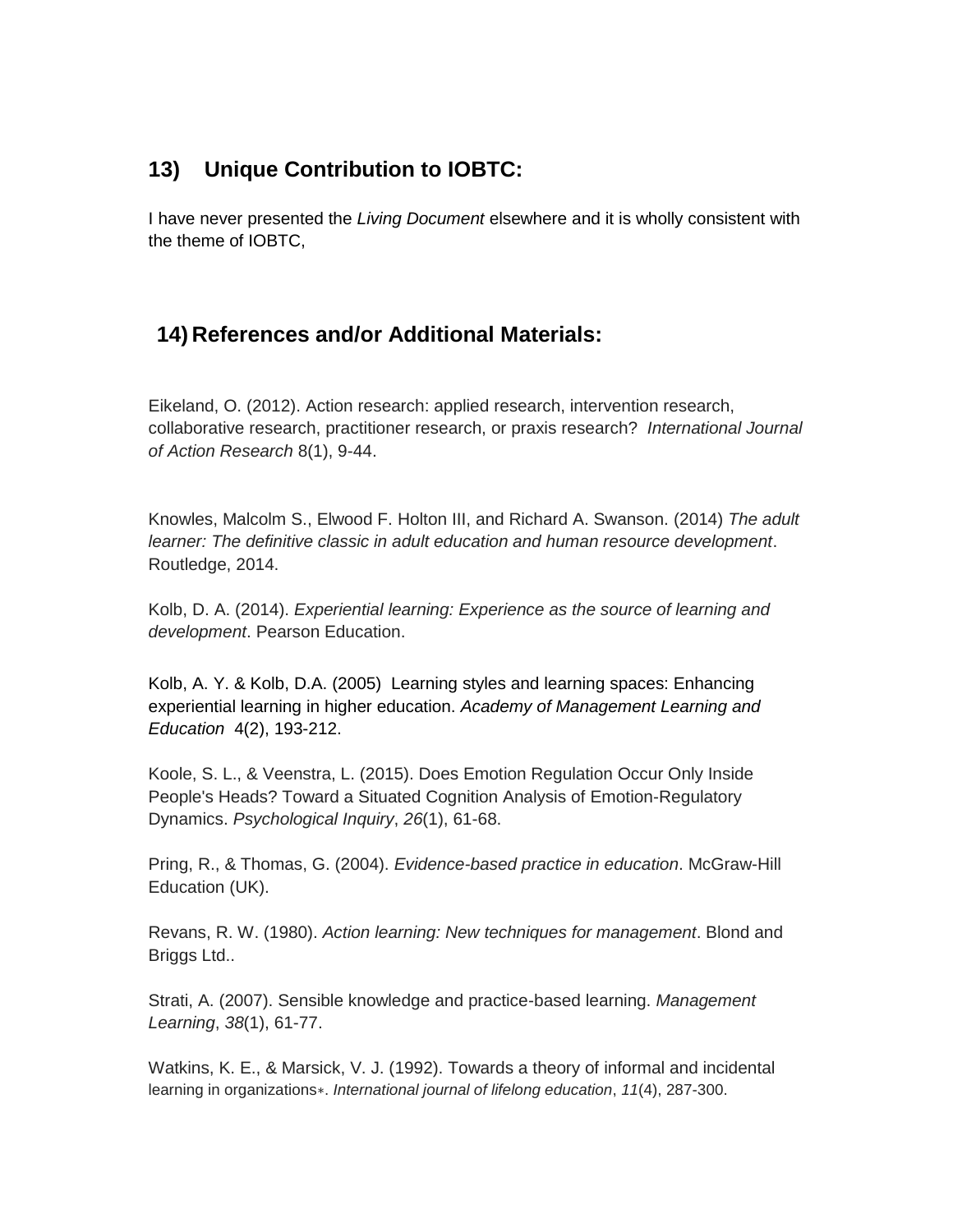#### **Guide for Creating the Final Living Document**

#### **EMBA – June 2015**

#### **\*Note: Abridged for IOBTC – this example is for an Executive MBA forum**

#### **WHAT IS THE DOCUMENT?**

**THE** *LIVING DOCUMENT* **(LD) IS A SUMMARY DOCUMENT REPRESENTING YOUR EFFORTS TO GENERATE DATA-BASED INSIGHT AND ENERGETICALLY PURSUED, AND ENHANCED SKILL DEVELOPMENT. IT HAS GROWN AND WILL GROW OVER TIME AS YOU ENGAGE(D) IN THESE EFFORTS. ALONG THE WAY THERE ARE A NUMBER OF ACTIVITIES OF DATA COLLECTION, PLANNING AND INTERVENTION THAT ARE ACCOMPLISHED. YOU HAVE ALREADY SUBMITTED LD1, ESSENTIALLY REPRESENTING THE DATA COLLECTION/INSIGHT/TARGETING PHASES. IT IS NOW TIME TO TURN ATTENTION TOWARD THE "FINAL" LD. THIS WILL BE GRADED BASED ON THE QUALITY OF** *INTEGRATION* **AND INSIGHTS AROUND YOUR DATA COLLECTION, A THOROUGH UNDERSTANDING OF THE CONCEPTS THAT WE READ AND TALKED ABOUT, QUALITY OF WRITING, AND** *CREATIVE AND OWNED PURSUIT OF PLANNED SKILL DEVELOPMENT.* **IT IS NOT GRADED BASED ON "SUCCESS" IN THE INTERVENTIONS BECAUSE YOU HAVE BEEN ENCOURAGED TO DO SOMETHING MEANINGFUL IN TERMS OF INTERVENTIONS AND THIS CAN "STRETCH" AND CHALLENGE YOU. SUCCESS CAN BE SOMEWHAT MESSY BUT STILL POTENTIALLY REWARDING OF YOUR EFFORTS. EVEN THOUGH GRADED, THIS DOCUMENT IS YOURS. IN THAT REGARD I AM PRESENTING A GUIDE THAT WOULD "ILLUSTRATE" WHAT A 15-20 PAGE , DOUBLE- SPACED DOCUMENT MIGHT LOOK LIKE, NOT TO DELIMIT YOUR EFFORTS. ALWAYS REMEMBER THAT THERE HAVE BEEN TWO (2) MAJOR PARTS OF THE PROCESS:**

- **A) DATA COLLECTION AND INSIGHT**
- **B) PLANNING, INTERVENTION DESIGN AND IMPLEMENTATION, AND EVALUATION – WHAT IS REFERRED TO IN SOME EXAMPLE PAPERS AS PLAN, DO, REVIEW (EVALUATE)**

**HOW TO "VIEW" THE LIVING DOCUMENT?**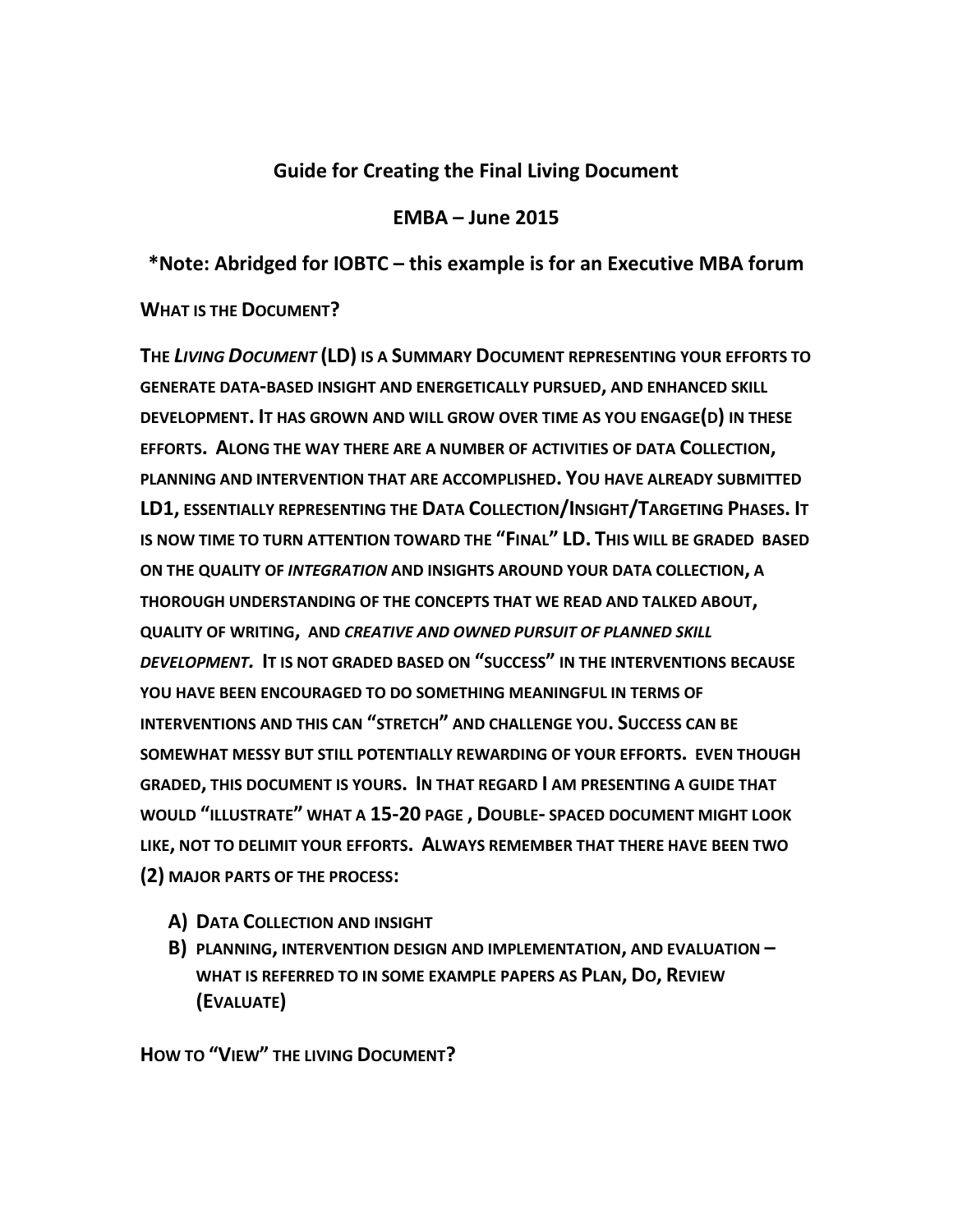**IF YOU VIEW THE LD AS A 15-20 PAGE MANUSCRIPT IT MIGHT BE VIEWED IN A 5-7/5-7/5- 7 WAY. THIS IS SIMPLISTIC OF COURSE BUT IT SERVES TO CREATE AN OVERALL VIEW. IN THIS VIEW THE FIRST 5-7 PAGES INTRODUCE THE DOCUMENT AND SUMMARIZE YOUR DATA COLLECTION ACTIVITIES (E.G., PAMS, INTERVIEWS, PERSONAL CULTURE AND HISTORY, INDIVIDUAL SKILL ASSESSMENTS). THIS 5-7 PAGES DOES NOT INCLUDE ANY EXHIBITS OR TABLES THAT YOU FIND USEFUL TO PRESENT.OBVIOUSLY OUT OF DATA COLLECTION SHOULD BE SOME INFORMED INSIGHT ABOUT STRENGTHS AND DEVELOPMENTAL NEEDS.**

**[I MIGHT MAKE A NOTE HERE ON TIMING – IN A PERFECT WORLD, DEVELOPMENT AND BEHAVIORAL CHANGE MIGHT BE LINEAR. WE MIGHT GENERATE DATA, FORM INSIGHTS, TARGET SKILL DEVELOPMENT, CREATE PLANS AND IMPLEMENT THOSE PLANS TO DEVELOP. THAT BEING SAID, REAL LIFE INSISTS ON HAPPENING THE WAY IT CHOOSES TO HAPPEN – MANY TIMES WITH TWISTS AND TURNS THAT HAVE TO BE ADAPTED TO. DURING OUR TIME TOGETHER WE ARE OPERATING IN A TIME FRAME WHERE SOME ACTIVITIES HAVE OCCURRED IN SIMULTANEOUS EXECUTION, NOT IN LINEAR FASHION. SOME OF YOU MAY HAVE AUGMENTED ORIGINAL DATA COLLECTION WITH FOLLOW-UPS OF SOME SORT THAT NEED TO BE INTEGRATED AND REPRESENTED IN THE FINAL LD. THIS IS FINE BECAUSE TARGETING SKILLS FOR DEVELOPMENT HAS ALWAYS BEEN PRESENTED AS A FUNCTION OF** *NOT ONLY DATA, BUT PERSONAL CHOICE AND OPPORTUNITY***.]**

**THE REMAINDER OF YOUR MANUSCRIPT (5-7+5-7) CAN BE DEVOTED TO YOUR REAL WORLD INTERVENTIONS AND CONCLUSIONS. SINCE THERE IS A SEPARATE GUIDE FOR THESE I WILL NOT REPEAT IT HERE BUT CLEARLY THERE ARE** *PLANNING STEPS, DOING (INTERVENTION) AND EVALUATION* **THAT TAKES PLACE FOR EACH OF THE RWI'S. IN A COUPLE OF EXAMPLES SOMETIMES THE AUTHORS CHOSE TO USE THE WORDS PLAN, DO, REVIEW TO CAPTURE THIS PROCESS. CONSULT THE GUIDE FOR THE RWI THAT I PROVIDED AND EXAMPLE PAPERS. ALONG THE WAY AND IN CONCLUSION YOU MIGHT CONSIDER, DEPENDING ON RELEVANCE TO YOU:**

- What were the *most* exciting and motivating aspects of the learning experience/interventions?
- What obstacles did you come across? How did you deal with them?
- What surprises, if any, did you encounter: What caused you to be surprised?
- Do you believe this learning experience will have a lasting, long term impact on you? Have your management skills really changed? Has your behavior really changed?